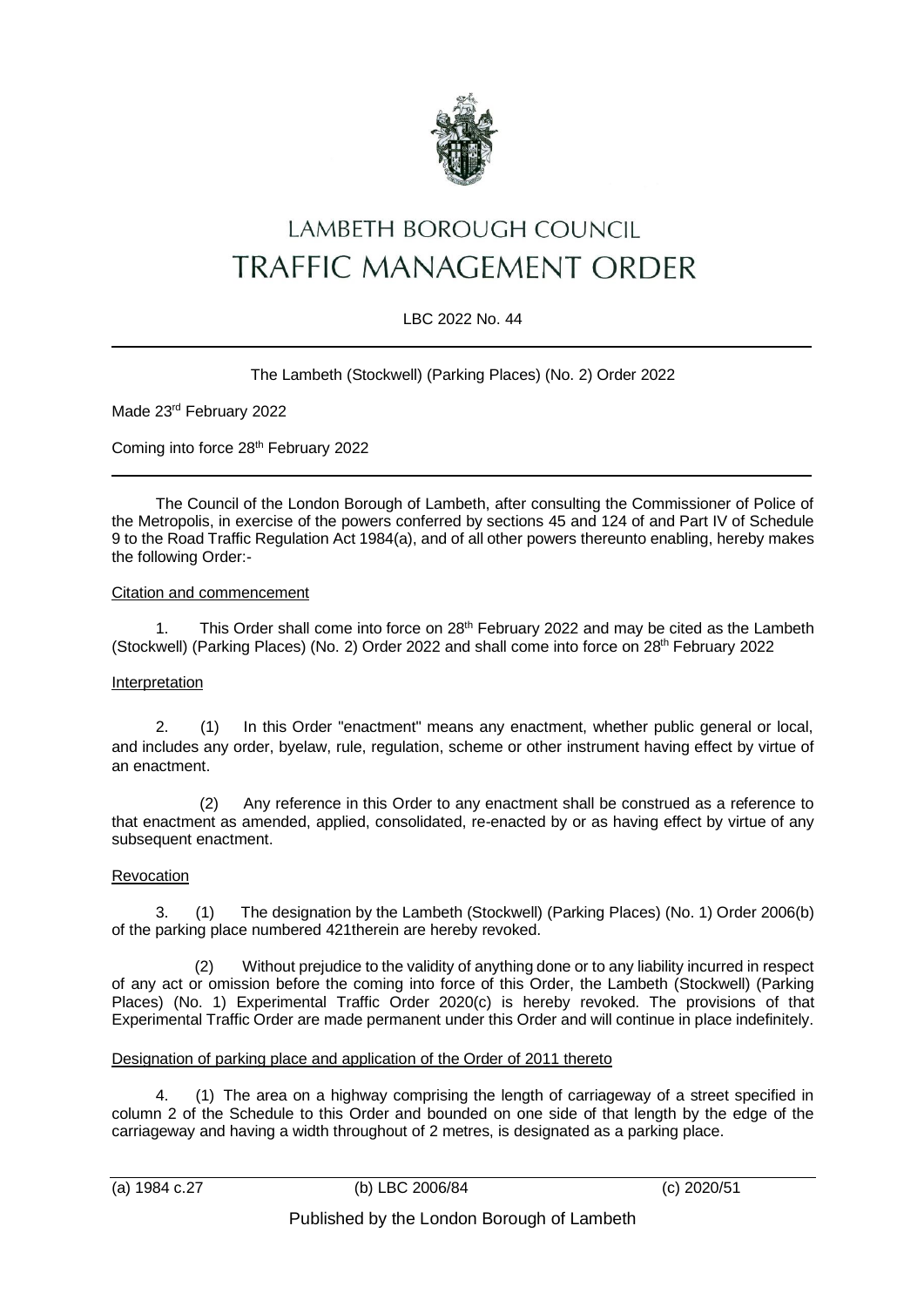(2) The reference in this Article to a white line in marking shall be construed as a reference to the white line marking (either broken or continuous) provided for in Schedule 7 to the Traffic Signs Regulations and General Directions 2016(a) or, if applicable, authorised by the Secretary of State by virtue of section 64 of the Road Traffic Regulations Act 1984.

(3) The provisions of the Order of 2006 (other than Articles 3,16 and 52) shall apply to the area designated as a parking place by this Order as if in those provisions any reference to a parking place included a reference to the area designated as a parking place by this Order and as if any reference to the Schedule 10 to the Order of 2006 included a reference to the Schedule to this Order.

#### Placing of traffic signs, etc.

- 5. The Council shall:-
	- (a) place and maintain traffic signs indicating the limits of the parking place referred to in the Schedule to this Order;
	- (b) place and maintain in or in the vicinity of the parking place referred to in the Schedule to this Order traffic signs indicating that such parking place may be used during the permitted hours for the leaving only of the vehicles specified in Article 4 of the Order of 2011; and
	- (c) carry out such other work as is reasonably required for the purposes of the satisfactory operation of the parking place referred to in the Schedule to this Order.

Dated this twenty third day of February 2022.

Ben Stevens Highway Network Manager